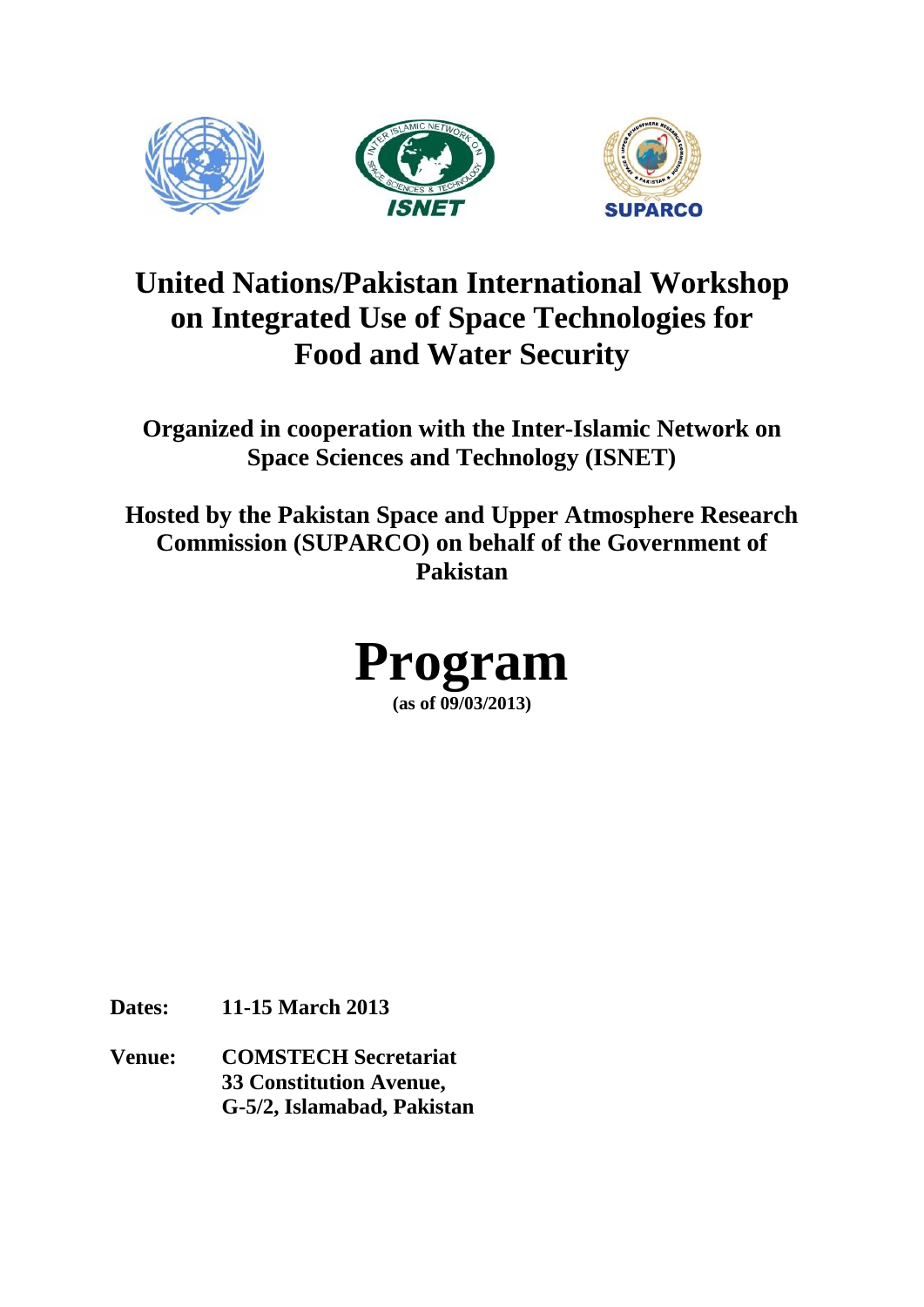# **Day 1 – Monday, 11 March 2013**

09:00 – 09:45 **Registration**

#### **Inauguration ceremony**

## **Stage Coordinator: Mr. Abdullah Jamil Khan**

| $10:00 - 10:20$ | Recitation and opening remarks by representatives of:<br><i>SUPARCO</i><br>$\bullet$<br>Mr. Ahmed Bilal, Chairman<br>UN-OOSA<br>$\bullet$<br>Mr. Sergei Chernikov, Programme Coordinator<br><i><b>ISNET</b></i><br>$\bullet$<br>Mr. Arshad H. Siraj, Executive Director |  |
|-----------------|-------------------------------------------------------------------------------------------------------------------------------------------------------------------------------------------------------------------------------------------------------------------------|--|
| $10:20 - 10:40$ | Keynote address by Mr. M Javed Malik, Member Food and Agriculture,<br>Planning Commission, Government of Pakistan                                                                                                                                                       |  |
| $10:40 - 11:00$ | Presentation of UN-OOSA activities                                                                                                                                                                                                                                      |  |
| $11:00 - 11:10$ | <b>Remarks by Chief Guest</b><br>H.E. Mohammad Moazzam Ali Khan Jatoi, Minister of State for<br>National Food Security & Research, Pakistan                                                                                                                             |  |
| $11:10 - 11:30$ | Coffee break, taking a group photo                                                                                                                                                                                                                                      |  |

**Technical session 1: Space Applications for Water Security and Water Management**

**Co-Chairs: Dr. Amna Hamid Eltom, Sudan and Mr. Syed Zuhair Bokhari, Pakistan Rapporteur: Mr. Siraj Munir, Pakistan**

| $11:30 - 11:50$ | <b>GEOSS Water Cycle Integrator</b>                                 |  |
|-----------------|---------------------------------------------------------------------|--|
|                 | Mr. Douglas Cripe, Group on Earth Observations (GEO) Secretariat    |  |
| $11:50 - 12:10$ | <b>Current and Future Advanced Spaceborne Synthetic Aperture</b>    |  |
|                 | Radar Systems and Their Application for Food and Water Security     |  |
|                 | Dr. Mohammed Dabboor, Science and Technology Branch,                |  |
|                 | Environment Canada, Government of Canada, Canada                    |  |
| $12:10 - 12:30$ | Remote Sensing for Water Management and its Impact on Food          |  |
|                 | <b>Security</b>                                                     |  |
|                 | Mr. Muhammad Jawad, SUPARCO, Pakistan                               |  |
| $12:30 - 12:50$ | Developing Public Policy on the Use of Space Technology for         |  |
|                 | Assessment of Water Resources in Chile, and its Projection to Joint |  |
|                 | <b>Regional Projects</b>                                            |  |
|                 | Mr. Juan Fernando Acuna Arenas, Executive Secretary, Chilean Space  |  |
|                 | Agency, Chile                                                       |  |
| $12:50 - 13:00$ | Workshop discussion                                                 |  |
| $13:00 - 14:00$ | Lunch                                                               |  |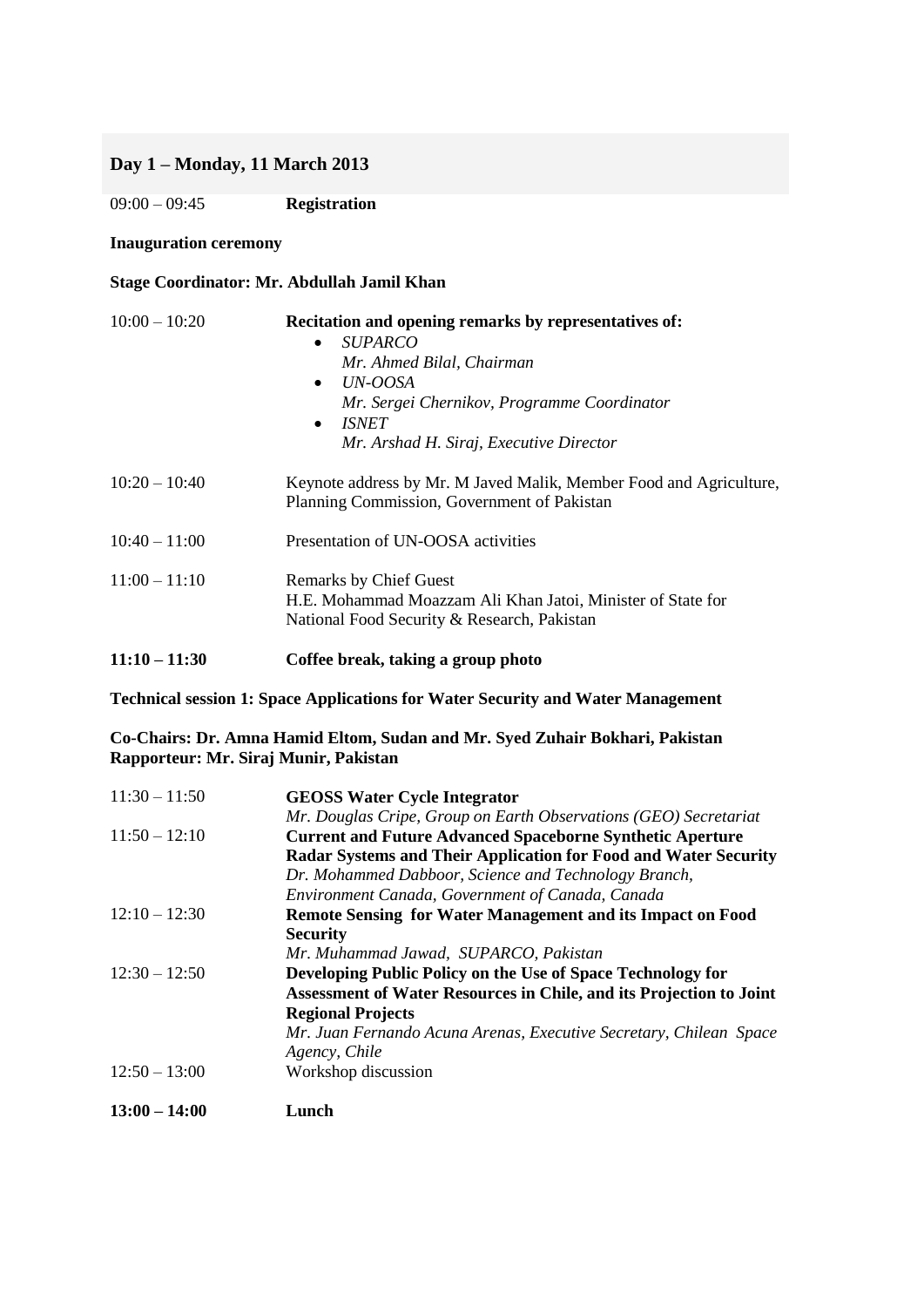**Technical session 2: Space Applications for Agriculture and Food Security**

**Co-Chairs: Mr. Douglas Cripe, GEO Secretariat and Mr. Ijaz Ahmad, Pakistan Rapporteur: Mr. Obaid-ur-Rehman, Pakistan**

| $14:00 - 14:20$ | Multi-scale Agriculture Monitoring in Mountain Areas of Pakistan<br>Mr. Khuram Shehzad, International Center for Integrated Mountain<br>Development (ICIMOD)                                                               |  |
|-----------------|----------------------------------------------------------------------------------------------------------------------------------------------------------------------------------------------------------------------------|--|
| $14:20 - 14:40$ | <b>Decision Support System Development Through GIS for Computer</b><br><b>Aided River Management and Enhanced Agricultural Productivity</b><br>Faisal Nadeem Saher, University Malaysia Pahang, Malaysia                   |  |
| $14:40 - 15:00$ | <b>Africa RiskView - African Risk Capacity Project</b><br>Mr. Malick Diagne, Centre de Suivi Ecologique, Dakar, Senegal                                                                                                    |  |
| $15:00 - 15:20$ | Food Security and Satellite-based Crops Intelligence System<br>Mr. Ibrar ul Hassan Akhtar, SUPARCO, Pakistan                                                                                                               |  |
| $15:20 - 15:50$ | <b>Coffee break</b>                                                                                                                                                                                                        |  |
| $15:50 - 16:10$ | <b>Food Security Monitoring Using Space Technologies in Sudan</b><br>Ms. Enaas Ismail Abdalla, Ministry of Agriculture and Irrigation,<br>Sudan                                                                            |  |
| $16:10 - 16:30$ | <b>Mapping Crop Type Using Hyperspectral and Multispectral</b><br><b>Datasets</b><br>Mr. Atif Shahzad, SUPARCO, Pakistan                                                                                                   |  |
| $16:30 - 16:50$ | <b>Evaluations of Changes in Land Cover for Land Management and</b><br>the Development of Public Policies in Ecuador<br>Ms. Sandra Barriga Curillo, National Secretary of Planning and<br>Development (SENPLADES), Ecuador |  |
| $16:50 - 17:10$ | <b>Drought Prediction System for Improved Climate Change</b><br><b>Mitigation</b><br>Mr. Demisse Getachew Berhan, Addis Ababa University, Ethiopia                                                                         |  |
| $17:10 - 17:30$ | Workshop discussion                                                                                                                                                                                                        |  |
| 20:00           | <b>Banquet and Cultural Evening at Serena Hotel hosted by</b><br><b>SUPARCO</b>                                                                                                                                            |  |

## **Day 2 – Tuesday, 12 March 2013**

**Technical session 3: Remote Sensing and Geospatial Technologies for Improved Agriculture**

## **Co-Chairs: Mr. Marc Zebisch, EURAC and Mr. Hayat Khan, Pakistan Rapporteur: Mr. Ibrar ul Hasan Akhtar, Pakistan**

| $09:00 - 09:20$ | <b>Soil Erosion Mapping</b>                                      |
|-----------------|------------------------------------------------------------------|
|                 | Prof. Seyed Hamidreza Sadeghi, Tarbiat Modares University, Iran  |
| $09:20 - 09:40$ | Land Cover as a Base for Food Security in Sudan                  |
|                 | Dr. Amna Ahmed Hamid Eltom, Remote Sensing Authority (RSA),      |
|                 | Sudan                                                            |
| $09:40 - 10:00$ | <b>Wheat Yield Estimation Using Satellite Remote Sensing</b>     |
|                 | Mr. Uzma Rabab, NESPAK, Pakistan                                 |
| $10:00 - 10:20$ | <b>Assessment of Flood Affected Population Using Geo-Spatial</b> |
|                 | <b>Modeling Techniques</b>                                       |
|                 | Mr. Syed Fawad Raza, UN World Food Programme, Pakistan Country   |
|                 | Office                                                           |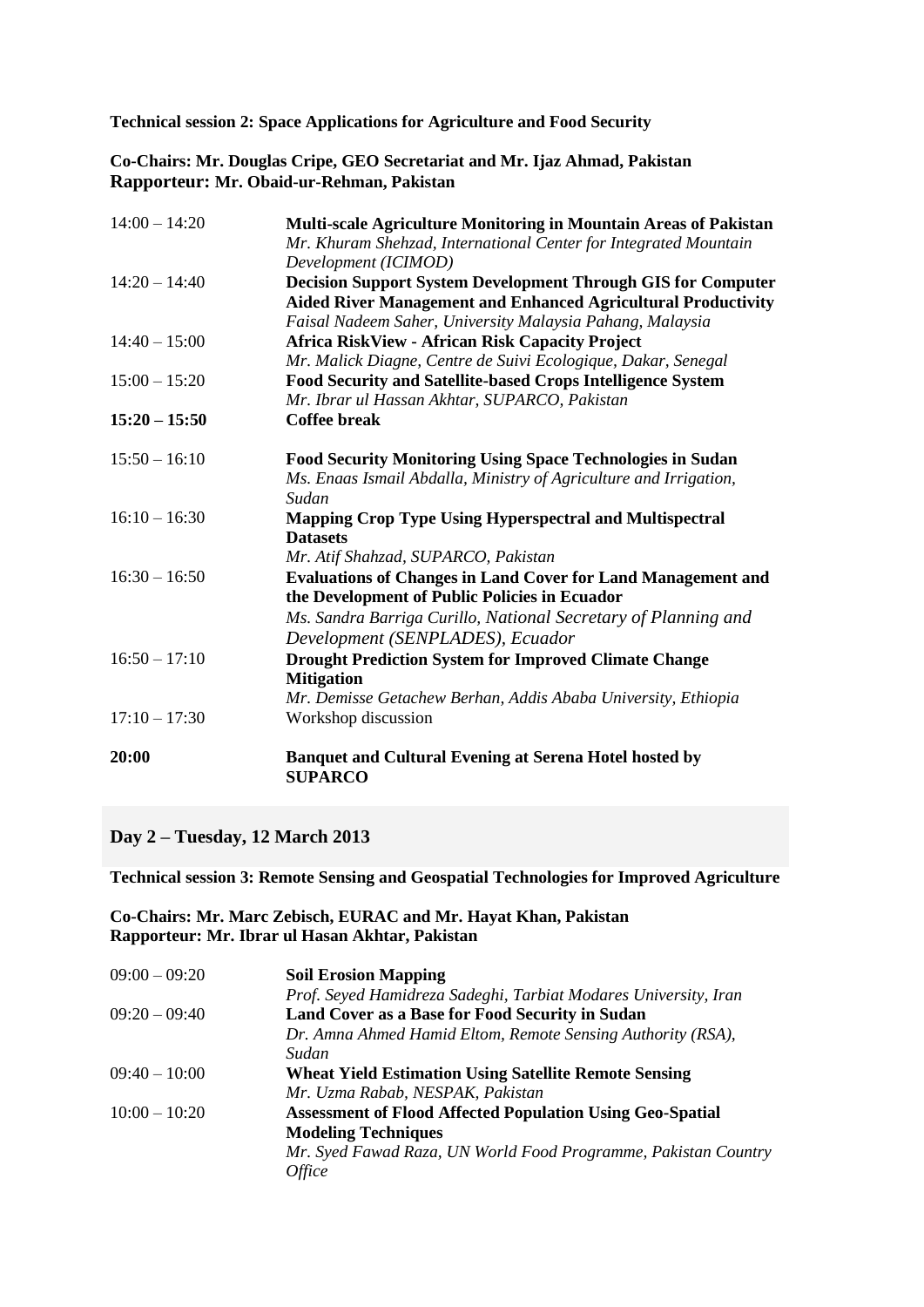| $10:20 - 10:50$ | <b>Coffee break</b>                                                                                                                          |  |
|-----------------|----------------------------------------------------------------------------------------------------------------------------------------------|--|
| $10:50 - 11:10$ | <b>Integrated Geospatial Decision Support System for Food Security</b><br>Ms. Hina Ibrar, Urban Sector Planning and Management Services Unit |  |
|                 | (Pvt) Ltd, Pakistan                                                                                                                          |  |
| $11:10 - 11:30$ | <b>Pakistan Flood Relief and Early Recovery Response Plan-Flood</b>                                                                          |  |
|                 | and Erosion Modeling and Impacts on Agriculture                                                                                              |  |
|                 | Mr. Christopher Hill, GeoData Institute, University of Southampton,                                                                          |  |
|                 | <b>United Kingdom</b>                                                                                                                        |  |
| $11:30 - 11:50$ | <b>Geo-Informatics Technology for Agriculture Effectiveness and</b>                                                                          |  |
|                 | <b>Efficiency Management in Thailand</b>                                                                                                     |  |
|                 | Mr. Thanakorn Sanguantrakool, Geo-Informatics and Space                                                                                      |  |
|                 | Technology Development Agency (GISTDA), Thailand                                                                                             |  |
| $11:50 - 12:10$ | Detection of Soil Moisture in Al-Jazeera Region Based on Spectral                                                                            |  |
|                 | <b>Indices Derived from MODIS Data</b>                                                                                                       |  |
|                 | Ms. Eshtar Nasser, Ministry of Science & Technology, Iraq                                                                                    |  |
| $12:10 - 12:30$ | Assessment of long-term land use\land cover change through                                                                                   |  |
|                 | hyper-temporal remote sensing                                                                                                                |  |
|                 | Dr. Amjad Ali, SUPARCO, Pakistan                                                                                                             |  |
| $12:30 - 13:00$ | Workshop discussion                                                                                                                          |  |
| $13:00 - 14:00$ | Lunch                                                                                                                                        |  |

**Special Session: Mountains Under Review - Experience Exchange on Remote Sensing-based Monitoring of Natural Resources in Mountain Regions (see Annex)**

# **Moderator: Mr. Matthias Georg Jurek, UNEP**

| $14:00 - 14.20$ | <b>Welcome Statement</b>                                            |  |
|-----------------|---------------------------------------------------------------------|--|
|                 | Mr. Lorant Czaran, UN-OOSA                                          |  |
|                 | Mr. Marc Zebisch, European Academy Bolzano (EURAC)                  |  |
| $14.20 - 14.50$ | Monitoring of Natural Resources in the Hindu Kush Himalayas         |  |
|                 | Mr. Birendra Bajrachary, ICIMOD, Nepal                              |  |
| $14.50 - 15.20$ | <b>Mapping and Monitoring Natural Resources in the Alps</b>         |  |
|                 | Mr. Marc Zebisch, EURAC, Italy                                      |  |
| $15.20 - 15.50$ | <b>Natural Resources Monitoring in the Andean Cordillera</b>        |  |
|                 | Mr. Miguel Saravia, Consorcio para el Desarrollo Sostenible de la   |  |
|                 | Ecorregion Andina (CONDESAN), Peru                                  |  |
| $15:50 - 16:10$ | Coffee break                                                        |  |
| $16.10 - 16.40$ | Studying the Outburst of the Merzbacher Lake of Kyrgyzstan          |  |
|                 | <b>Using Satellite Images and Field Data</b>                        |  |
|                 | Mr. Anton Shabunin, Central Asian Institute for Applied Geosciences |  |
|                 | $(CA IAG)$ , Kyrgyzstan                                             |  |
| $16.40 - 17.45$ | <b>Round Table Discussion</b>                                       |  |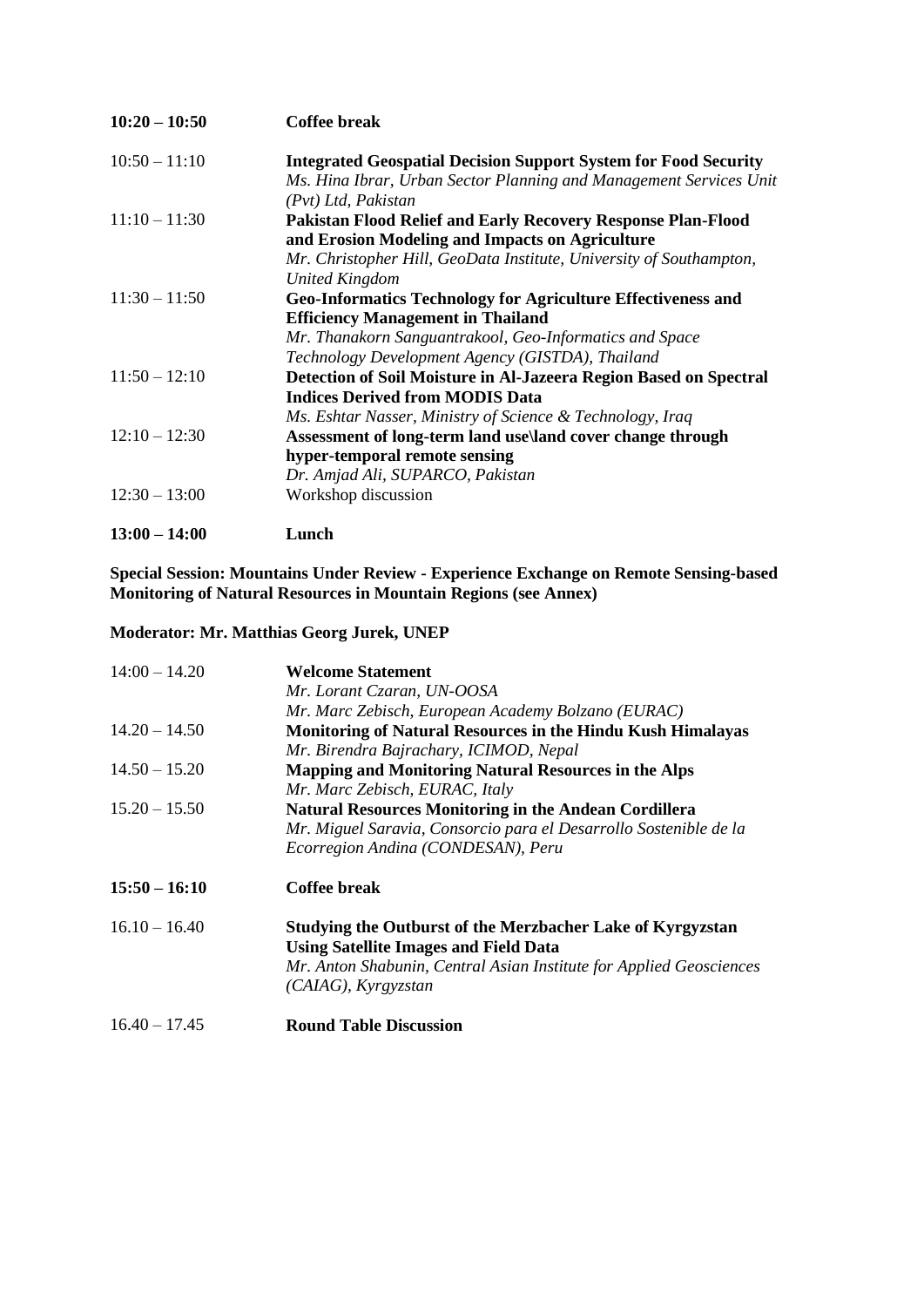09:00 – 18:00 **Technical tour** 

## **Day 4 – Thursday, 14 March 2013**

**Special Session: SERVIR-Himalaya - Enhancing Use of Earth Observation and Geospatial Technologies in the HKH Region (followed by hands-on training)**

**Chair: TBA, Ministry of Climate Change, Pakistan**

| $09:15 - 9:30$  | Welcome remarks                                                     |  |
|-----------------|---------------------------------------------------------------------|--|
|                 | Mr. Abdul Wahid Jasra, Country Representative, Pakistan, ICIMOD     |  |
| $09:30 - 10:00$ | <b>Overview of SERVIR-Himalaya and Science Applications</b>         |  |
|                 | Mr. Birendra Bajracharya, ICIMOD, Nepal                             |  |
| $10:00 - 10:30$ | <b>Agriculture Monitoring and Food Security Analysis in the HKH</b> |  |
|                 | <b>Region</b>                                                       |  |
|                 | Mr. Faisal M. Qamer, ICIMOD, Nepal                                  |  |
| $10:30 - 10:50$ | <b>Coffee break</b>                                                 |  |
| $10:50 - 11:10$ | <b>Status and Change Assessment of Glaciers in the HKH Region</b>   |  |
|                 | Mr. Samjwal Bajracharya, ICIMOD, Nepal                              |  |
| $11:10 - 11:30$ | <b>Information Sharing for Resources Management - Decision</b>      |  |
|                 | <b>Support Tools for Protected Area Management in CKNP</b>          |  |
|                 | Mr. Gari Khan, WWF, Pakistan                                        |  |
| $11:30 - 12:30$ | <b>Demonstration of SERVIR Science Applications and Mountain</b>    |  |
|                 | Geoportal                                                           |  |
|                 | Mr. Birendra Bajracharya/Faisal M. Qamer, ICIMOD, Nepal             |  |
| $12:30 - 13:00$ | <b>Discussion (and Hands-on Training, time-permitting)</b>          |  |
| $13:00 - 14:00$ | Lunch                                                               |  |

**Technical session 4: Benefits of Space Applications and Planning for Water and Food Security**

**Co-Chairs: Mr Christopher Thomas Hill, UK and Mr. Muhammad Iftikhar Bhatti, Pakistan**

**Rapporteur: Mr. Muhammad Ibrahim, Pakistan**

| $14:00 - 14:20$ | Potential benefits of the WATPLAN project to Swaziland's Water<br><b>Management in the Komati River Basin</b> |  |
|-----------------|---------------------------------------------------------------------------------------------------------------|--|
|                 | Ms. Sindy N. Mthimkhulu, Department of Water Affairs, Swaziland                                               |  |
| $14:20 - 14:40$ | An Operational Remote Sensing Algorithm for Food and Water                                                    |  |
|                 | <b>Security</b>                                                                                               |  |
|                 | Dr. Muhammad Jehanzeb Masood Cheema, Faisalabad University of                                                 |  |
|                 | Agriculture, Pakistan                                                                                         |  |
| $14:40 - 15:00$ | <b>Assessment of Sedimentation and Soil Erosion Effect on Inle Lake</b>                                       |  |
|                 | in Mountainous Region                                                                                         |  |
|                 | Mr. Htun Zaya Kyaw, Mandalay Technological University, Myanmar                                                |  |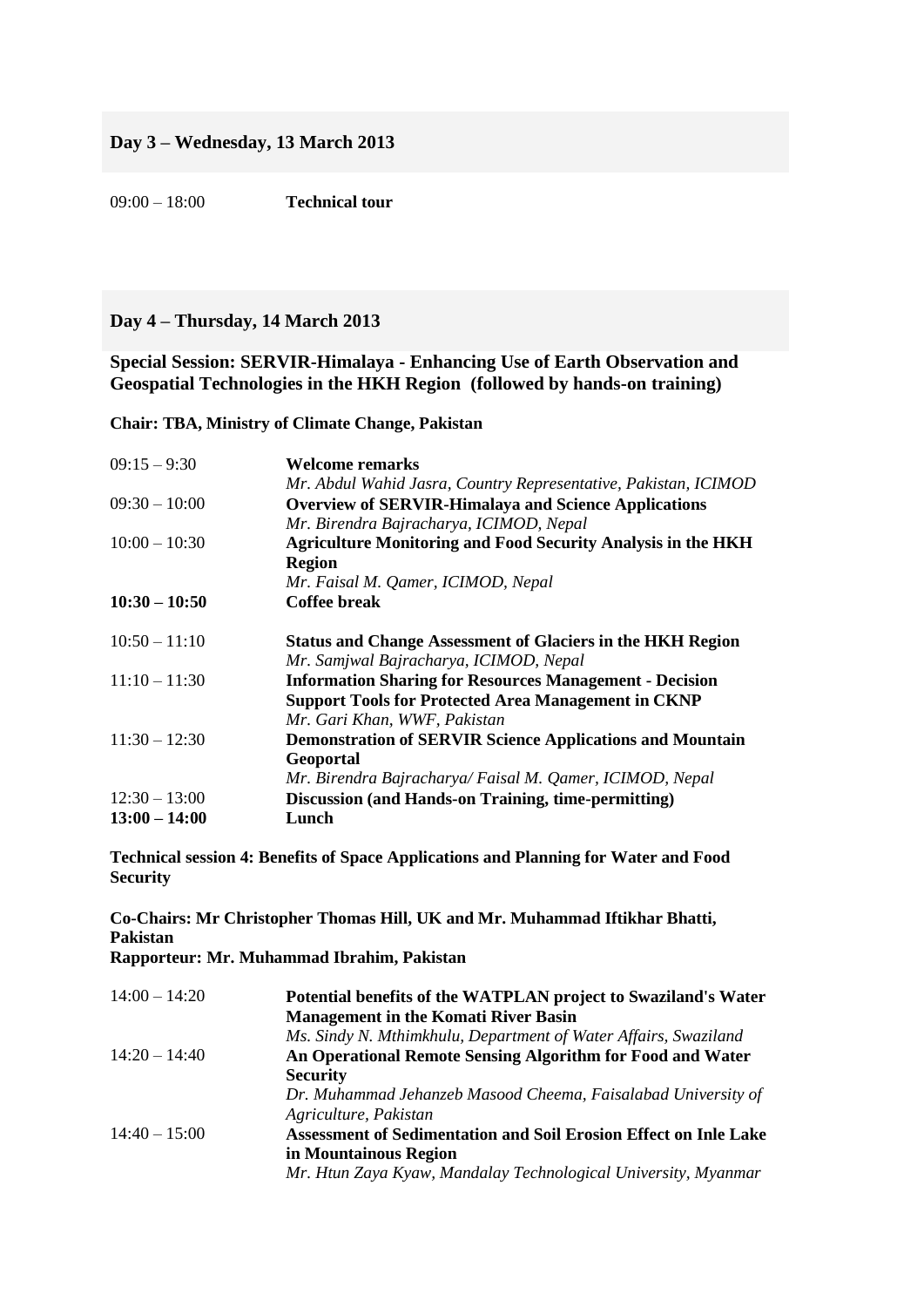| $15:00 - 15:20$ | <b>Impact of Land Cover Change to Water Quality and Aquaculture</b> |  |
|-----------------|---------------------------------------------------------------------|--|
|                 | <b>Activity in Tondano Lake</b>                                     |  |
|                 | Mr. Bambang Trisakti, Indonesian National Institute of Aeronautics  |  |
|                 | and Space (LAPAN), Indonesia                                        |  |
| $15:20 - 15:40$ | Water and Food Security Through the Year 2050                       |  |
|                 | Dr. Muhammad Hanif, SUPARCO, Pakistan                               |  |
| $15:40 - 16:10$ | Coffee break                                                        |  |

## **Working Groups Meeting**

Two or three Working Groups will be established to prepare observations and recommendations of the Workshop as well as to develop proposals for follow up projects 16:10 – 16:30 Introduction to and formation of Working Groups:

- establish two or three Working Groups, identify themes of each group;
	- identify group lead and rapporteur for each group, and their responsibilities;
- objectives of the Working Groups are: discuss issues and concerns in the thematic area; discuss potential solutions with using space technologies; prepare observations and recommendations of the Workshop; develop project ideas for follow up actions. 16:30 - 18:00 Working Groups Meeting

# **Day 5 – Friday, 15 March 2013**

## **Working Groups Meeting**

| $09:00 - 10:30$ | Working Groups Meeting (continued) |
|-----------------|------------------------------------|
| $10:30 - 11:00$ | Coffee break                       |

# **Closing Session**

# **Chair: Mr. Ahmed Bilal, Chairman SUPARCO**

| $11:00 - 11:30$ | Presentation of WGs observations $\&$ , recommendations (by chairs of |  |
|-----------------|-----------------------------------------------------------------------|--|
|                 | WGs)                                                                  |  |
| $11:30 - 12:00$ | Discussion and adoption of the Workshop observations and              |  |
|                 | recommendations                                                       |  |
| $12:00 - 12:30$ | Closing remarks:                                                      |  |
|                 | <i>SUPARCO</i><br>$\bullet$                                           |  |
|                 | Mr. Ahmed Bilal, Chairman                                             |  |
|                 | <i><b>ISNET</b></i><br>$\bullet$                                      |  |
|                 | Mr. Arshad H. Siraj, Executive Director                               |  |
|                 | UN-OOSA<br>$\bullet$                                                  |  |
|                 | Mr. Lorant Czaran                                                     |  |
|                 |                                                                       |  |

**12:30 – 13:30 Lunch**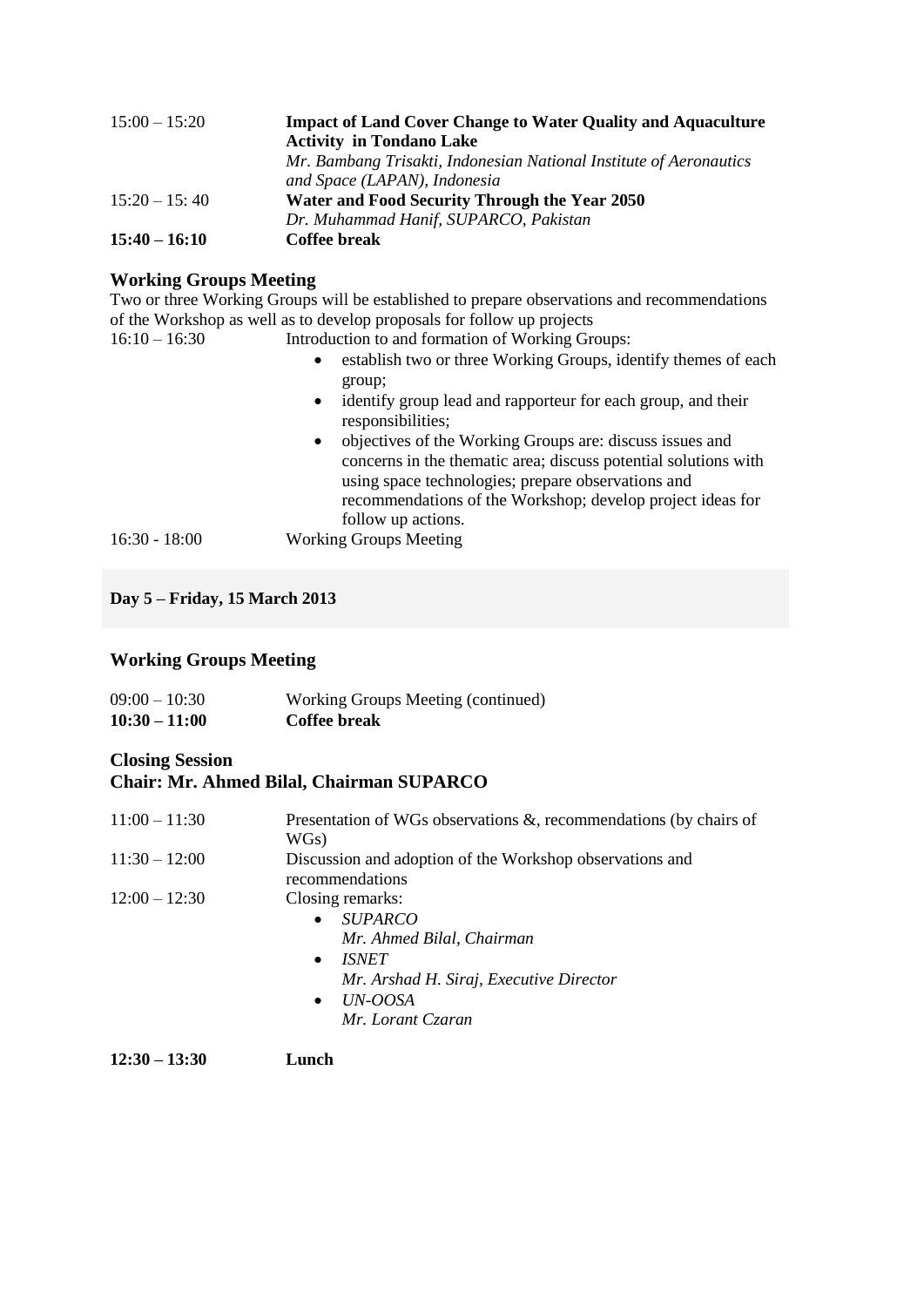## **Presentations scheduled for posters sessions (one session per day, Monday, Tuesday and Thursday):**

| <b>Day/session</b>                                    | <b>Title</b>                                                                                                                                                                    | <b>Author</b>                                                                                       |
|-------------------------------------------------------|---------------------------------------------------------------------------------------------------------------------------------------------------------------------------------|-----------------------------------------------------------------------------------------------------|
| <b>Session 1</b><br><b>Monday</b>                     | <b>Role of Remotely Sensed Data in Flood</b><br><b>Vulnerability Mapping and Food Security: a Case</b><br>Study of Cross River State, Nigeria, in the 2012<br>Flood             | Mr. Olabamiji Oluwaseun<br>Olojo, National Space Research<br>and Development Agency,<br>Nigeria     |
| <b>Session 1</b><br><b>Monday</b>                     | <b>Precision Agriculture for increased productivity</b><br>using Continuously Operating reference stations<br>(CORS) Network                                                    | Mr. Syed Zahid Jamal,<br>SUPARCO, Pakistan                                                          |
| <b>Session 1</b><br><b>Monday</b>                     | Mutual Advantage for Lebanon & Syria to<br><b>Collaborate over Water in Al-Kabeer River Basin</b><br>for their Water & Food Security                                            | Dr. Jalal Ahmad Halwani,<br>Lebanese University, Lebanon                                            |
| <b>Session 1</b><br><b>Monday</b>                     | <b>Application of Space Technologies for Assessment</b><br>the Glaciations Area for Some River Basins in<br><b>Uzbekistan</b>                                                   | Ms. Eleonora Semakova,<br>Astronomical Institute,<br><b>Uzbekistan</b>                              |
| <b>Session 1</b><br><b>Monday</b>                     | <b>Flood Vulnerability Assessment and Effective</b><br><b>Utilization of Flood Water using Geospatial</b><br><b>Techniques</b>                                                  | Mr. Sanaullah Shah Syed,<br>SUPARCO, Pakistan                                                       |
| <b>Session 1</b><br><b>Monday</b><br><b>Session 1</b> | <b>Monitoring and Mapping Batura Glacier using</b><br><b>Remote Sensing</b><br><b>Rainfall Forecasting as Risk Management</b>                                                   | Ms. Sarah Hasan, University of<br>The Punjab, Pakistan<br>Mukhtar Ahmed, PMAS Arid                  |
| <b>Monday</b>                                         | <b>Strategy to Ensure Food Security</b>                                                                                                                                         | Agriculture University,<br>Pakistan                                                                 |
| <b>Session 1</b><br><b>Monday</b>                     | P-WOPs Networking at Global, Regional and<br><b>Local Level to Improve the Performance of</b><br><b>Urban Water &amp; Sanitation Utilities</b>                                  | Mr.Atta-Ur-Rehman, the Urban<br>Unit, Pakistan                                                      |
| <b>Session 1</b><br><b>Monday</b>                     | <b>Ground Water Situational Analysis Through</b><br><b>GRACE (Gravity Recovery and Climate</b><br><b>Experiment)</b> data of Pakistan                                           | Mr. Naveed Mustafa, Water<br>Resources Research Institute,<br>Pakistan                              |
| <b>Session 2</b><br><b>Tuesday</b>                    | <b>Crop Monitoring in Agriculture Department</b><br><b>Through Upper Space Technology By Remote</b><br><b>Sensing</b>                                                           | Mr. Alamdar Raza Memon,<br>Agriculture Department,<br>Pakistan                                      |
| <b>Session 2</b><br><b>Tuesday</b>                    | <b>Study of Land Use Changes for Marsh Region by</b><br>using Landsat Images and by Calculate<br><b>Normalize Difference Vegetation index (NDVI)</b>                            | Ms. Faten Abed, Ministry of<br>Science & Technology, Iraq                                           |
| <b>Session 2</b><br><b>Tuesday</b>                    | <b>Prospects of Satellite Remote Sensing in Cereal</b><br><b>Disease Monitoring and Precision Crop</b><br><b>Protection for Food Security Enhancement in</b><br><b>Pakistan</b> | Mr. Syed Jawad Ahmed Shah,<br>Nuclear Institute for Food &<br>Agriculture (NIFA), PAEC,<br>Pakistan |
| <b>Session 2</b><br><b>Tuesday</b>                    | <b>Land Suitability Assessment for Maize Crop in</b><br><b>Okara District using GIS Techniques</b>                                                                              | Ms. Amira Babar Sheikh,<br>University of the Punjab,<br>Pakistan                                    |
| <b>Session 2</b><br><b>Tuesday</b>                    | Space Technology in Means of Remote Sensing &<br><b>GPS for Agriculture Development</b>                                                                                         | Mr. Sarfaraz Ali Bhutto,<br>Agriculture Department,<br>Pakistan                                     |
| <b>Session 2</b><br><b>Tuesday</b>                    | <b>Future of Automated Farming in Pakistan</b>                                                                                                                                  | Mr. Muhammad Shahid<br>Qureshi, SUPARCO, Pakistan                                                   |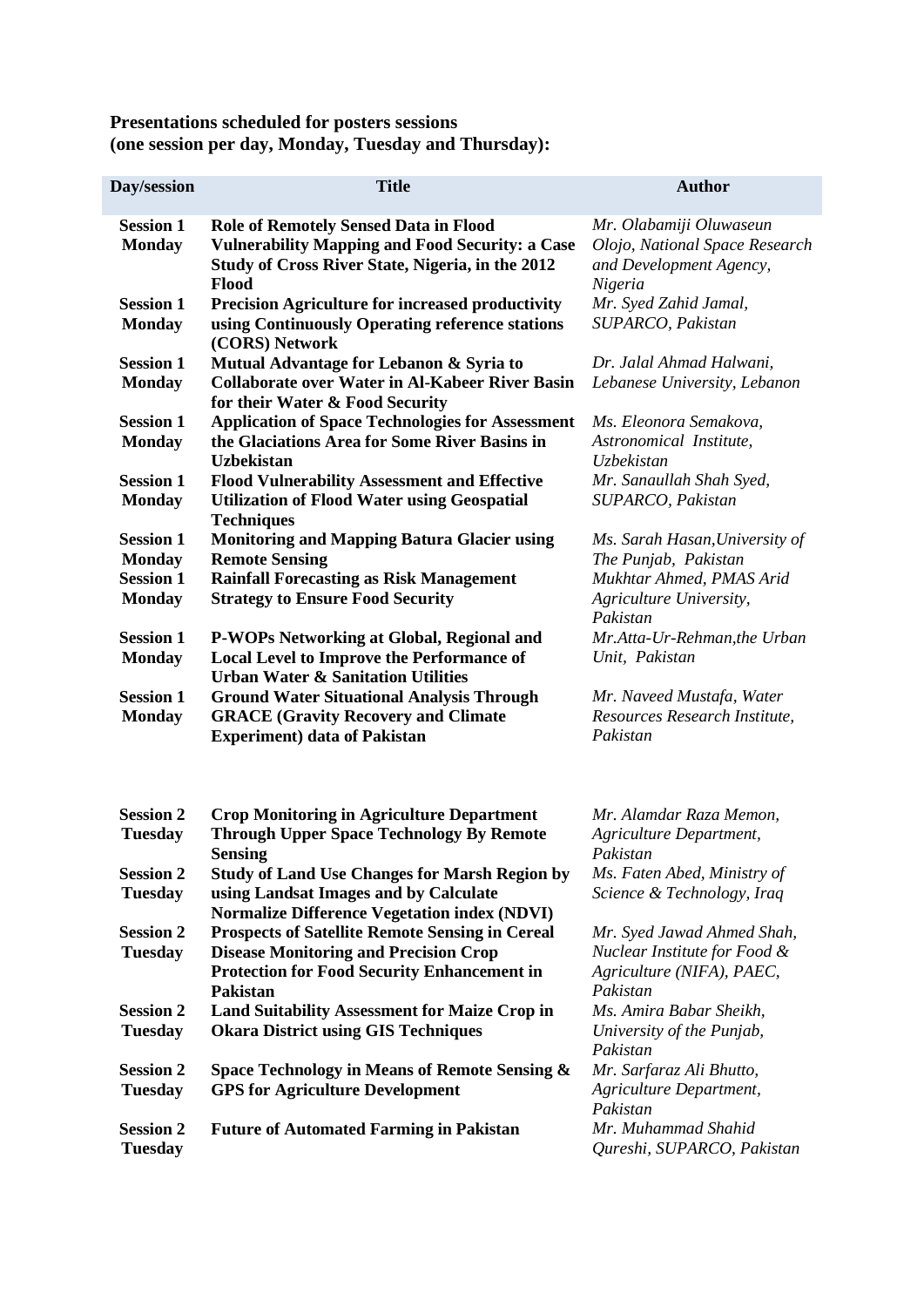| <b>Session 2</b><br><b>Tuesday</b>                      | Land Use trends prediction using GIS, Markov<br><b>Chain Analysis and Cellular Automata</b>                                                 | Mr. Muhammad Badar Munir,<br>SUPARCO, Pakistan                                                       |
|---------------------------------------------------------|---------------------------------------------------------------------------------------------------------------------------------------------|------------------------------------------------------------------------------------------------------|
| <b>Session 2</b><br><b>Tuesday</b>                      | <b>Agricultural Mapping to Monitor Food Security</b>                                                                                        | Ms. Nora Khojali Abdelraheim,<br>Ministry of Agriculture and<br><i>Irrigation</i>                    |
| <b>Session 2</b><br><b>Tuesday</b>                      | <b>Monitoring Food and Water Resources with</b><br><b>Remote Sensing and GIS: Case studies of selected</b><br>countries in the Asian Region | Mr. Mobushir Riaz Khan,<br><b>COMSATS</b> Institute of<br><b>Information Technology,</b><br>Pakistan |
| <b>Session 3</b>                                        | <b>Remote Sensing/GIS applications in agricultural</b>                                                                                      | Mr. Francis Danquah                                                                                  |
| <b>Thursday</b>                                         | data capture and management for Water and<br>Food Security Assurance. A project proposal.                                                   | Ohemeng, Irrigation<br>Development Authority, Ghana                                                  |
| <b>Session 3</b><br><b>Thursday</b>                     | <b>Space Technology Application in Lao PDR</b>                                                                                              | Mr. Silap Boupha, Ministry of<br>Science and Technology, Laos                                        |
| <b>Session 3</b><br><b>Thursday</b>                     | <b>Response of Different Organic Mulches on soil-</b><br>moisture Conservation and Seed Cotton Yield                                        | Mr. Nizamuddin Depar,<br>Nuclear Institute of Agriculture<br>(NIA), PAEC, Pakistan                   |
| <b>Session 3</b><br><b>Thursday</b>                     | <b>An ArcGIS Road Network Dataset for Pakistan</b>                                                                                          | Mr. James Gasson, UNDP                                                                               |
| <b>Session 3</b><br><b>Thursday</b>                     | <b>Responding to Climate Change in Mozambique</b>                                                                                           | Mr. Xavier Gulele, National<br><b>Institute for Disaster</b><br>Management, Mozambique               |
| <b>Session 3</b><br><b>Thursday</b>                     | <b>Arsenic Monitoring and Mitigation Using GEO-</b><br><b>Spatial Techniques</b>                                                            | Mr. Kamran Ahmad, Pakistan                                                                           |
| <b>Session 3</b><br><b>Thursday</b>                     | <b>Satellite Technology for Soil Moisture</b><br><b>Monitoring-A Case Study</b>                                                             | Mr. Siraj Munir, SUPARCO,<br>Pakistan                                                                |
| <b>Session 3</b><br><b>Thursday</b><br><b>Session 3</b> | Temporal relative soil moisture mapping using<br><b>MODIS</b> data in Pakistan<br><b>Mapping Temporal Soil Moisture Anomalities in</b>      | Mr. Muhammad Usman Khan,<br>SUPARCO, Pakistan<br>Mr. Faisal Karim, SUPARCO,                          |
| <b>Thursday</b>                                         | <b>Indus Basin</b>                                                                                                                          | Pakistan                                                                                             |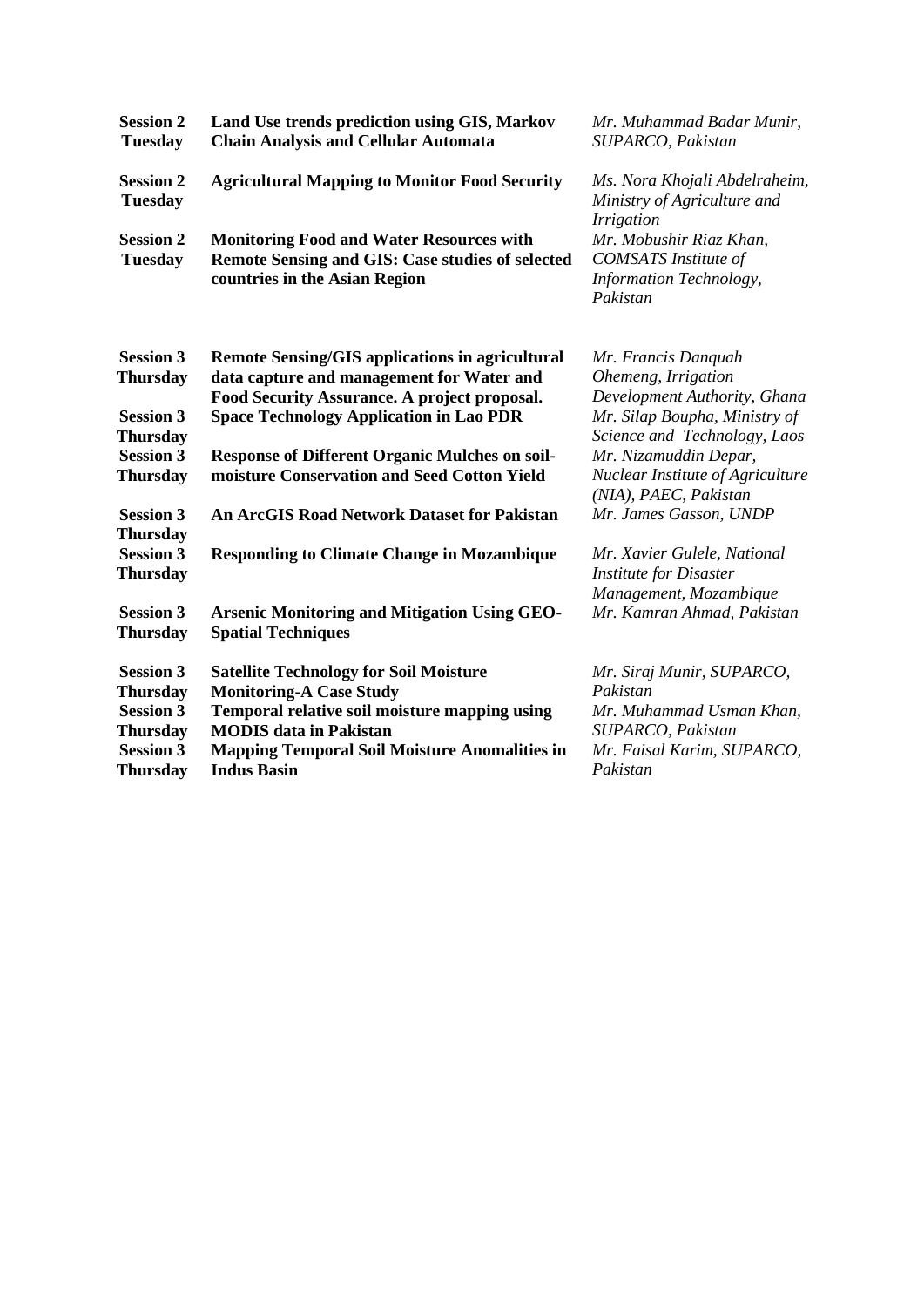



# **United Nations/Pakistan International Workshop on Integrated Use of Space Technologies for Food and Water Security**

# **Special session**

# **"Mountains under review - experience exchange on Remote Sensing based Monitoring of Natural Resources in Mountain Regions"**

# **BACKGROUND INFORMATION**

Mountains cover approximately one-quarter of the world's surface and are home to approx. 12 % of the global population. Mountains provide freshwater to half of the world's population and are home to half of all global biodiversity hotspots. On the other hand, mountains are among the regions in the world which are most sensitive to climate change and human impacts.

To date, there is no appropriate comprehensive mechanism in place for monitoring mountain environments and exchanging up-to-date environmental information between different mountain regions. Such a system would be important for providing accurate briefings to decision-makers covering the global mountain environment.

## OBJECTIVES OF THE SESSION

This special session, organized in the frame of the "International Workshop on Integrated Use of Space Technologies for Food and Water Security" aims to highlight the various opportunities of satellite-based earth observation for monitoring changes and trends in mountain regions and the need for a comprehensive mountain information database in order to get a better understanding of the impacts of human activities. A focus will be set on snow/glacier/water, biodiversity and the impacts of human land use. The session aims, in particular, at presenting experiences and best-practices besides the Hindu-Kush Himalayas from other mountain regions such as Alps, Andes, Carpathians and Central Asia.

It also aims at presenting and discussing concrete opportunities, e.g. by highlighting planned joint initiatives and paving the way for possible strategic partnerships with other relevant actors, including in the space sector.

## **ORGANISATION**

The session is jointly organised by UNEP Vienna – Interim Secretariat of the Carpathian Convention in collaboration with ICIMOD, EURAC.research and GRID Arendal. This session is the follow-up of the joint side-event "Mountains under review: human alteration of landscapes" organized by UNEP through its ROE/Vienna Office- ISCC in collaboration with EURAC and others in the Mountain Pavilion at the Rio+20 Summit on

# 16 June 2012.

The session will consist of two blocks. In a first block, invited keynote speakers will present concrete examples from various mountain regions all over the world including the Alps, Andes, Carpathians, Central Asia and the Hindu-Kush Himalayas. A second block will focus on an in-depth discussion, how knowledge and experience on monitoring approaches can be shared between the various mountain regions.

Outcomes of the discussions will be transferred into specific recommendations to be attached to the overall workshop meeting report. Recommendations and outcomes of this session will be, in particular, targeted at political stakeholders and interested donor agencies.